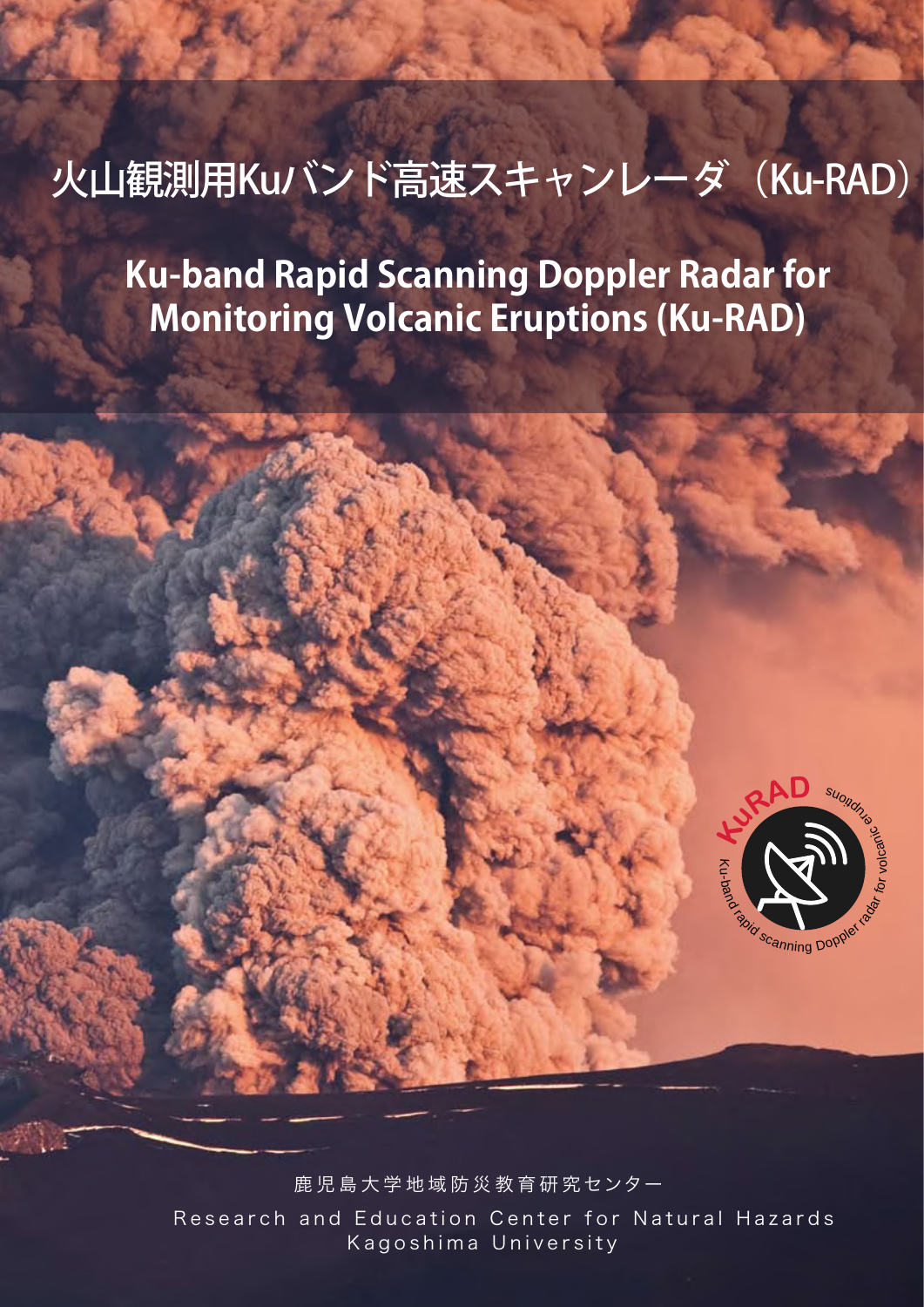ごあいさつ

 東日本大震災以降、大規模火山噴火のリスクが高まっています。大規模火山噴火に伴って発生する火砕 流や放出される降下火砕物はその地域の住民の生命・財産に直接的な被害をもたらします。また、交通や 通信などのインフラを麻痺させ地域社会の日常生活や経済を破壊します。加えて、噴火と同時にあるいは 前後して豪雨が発生すると、火砕物は洪水や土石流などの複合災害を引き起こします。これらの事態に対 処するためには、火山噴火に伴って放出される火砕物を定量的に把握し、その情報を防災・減災対策に利 用することが求められます。従来の観測では目視、監視カメラ、衛星による監視が用いられてきましたが、 近年の国内外の研究から火砕物の定量的な評価に気象レーダが有効であることがわかってきました。

 このような状況を踏まえて、鹿児島大学地域防災教育研究センターではプロジェクト研究「大規模火山 噴火にレジリエントな地域社会の実現に向けた取組」(2016~2021年)の中で、火山観測用Kuバンド高速 スキャンレーダを整備しました。大規模噴火の発生時には、機動的なレーダ観測により得られた降灰情報 を国や地方自治体の防災担当者に配信し、地域住民の避難・帰宅やライフラインを維持する作業員の安全 確保に役立てるための研究を行っています。

 今後、このレーダが火山地域の防災・減災に貢献することを期待しています。なお、本レーダの導入に当 たってはNPO法人雷嵐のご協力をいただきました。ここに記して感謝いたします。

> 2017年3月 鹿児島大学地域防災教育研究センター長 浅野敏之

Message from the Director  $\Xi$ 

There have been growing concerns about large volcanic eruptions since the 2011 Great East Japan Earthquake pyroclastic flows and pyroclastic fall deposits associated with such eruptions can cause serious damage to property and endanger the lives of residents. Volcanic ash falls affect transportation, communications and other infrastructure, and local communities and economies cease to function. Furthermore, heavy rainfalls, which occur before or after eruptions, lead to complex disasters such as flooding and mudflows. To mitigate these disasters, it is necessary to develop effective tools to quantitatively forecast and monitor the pyroclastic fall deposits that result from eruptions.

The Research and Education Center for Natural Hazards at Kagoshima University, is working on a research project entitled ʻImplementation of Local Community Resilience to Large Volcanic Eruptions (2016 and-2021)'. As part of this research, a Ku-band Rapid Scanning Doppler Radar for Monitoring Eruption Clouds (Ku-RAD) was developed and installed at Sakurajima. After examining the functions of Ku-RAD and studying the optimum scanning strategy for observing eruption clouds, Ku-RAD will be used for agile observations of a volcano in imminent danger of large eruption. Ku-RAD has been emplaced to collect ash fall information through detailed observations in the event of a large volcanic eruption, and to relay the information to disaster prevention officers at national and local administrations so that residents can be evacuated or are able to return home safely, and to ensure that emergency infrastructure preservation is conducted securely.

We are confident that Ku-RAD will contribute to the mitigation of disasters and damage to communities located near volcanoes in the southern Kyusyu. We acknowledge Rairan, a non-profit organization, for their instrument support during the development of Ku-RAD.

March, 2017 Toshiyuki Asano, Director Research and Education Center for Natural Hazards, Kagoshima University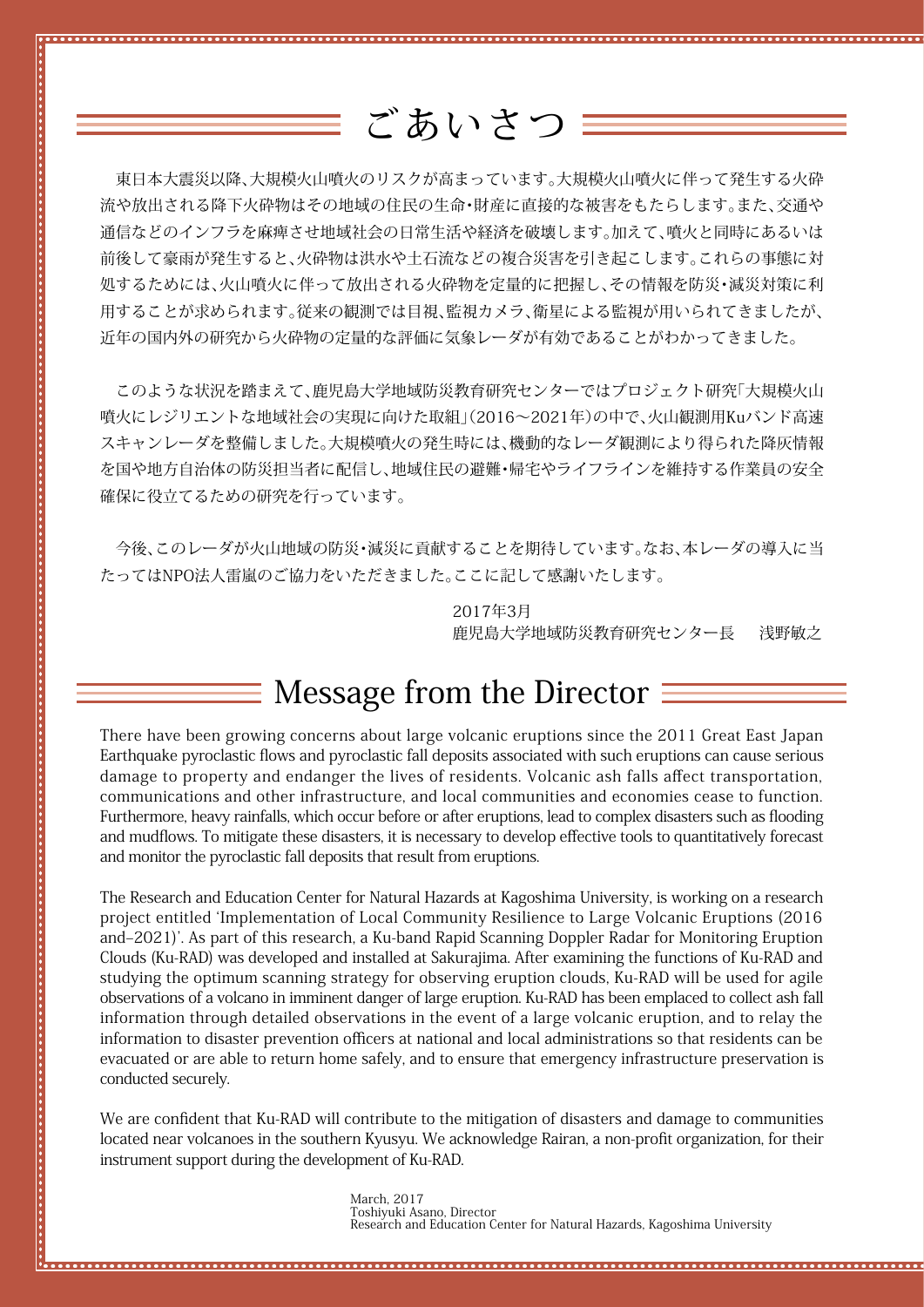# **火山観測用 Ku バンド高速スキャンレーダの概要と特長**

**The outline and Features of Ku-band Rapid Scanning Doppler Radar for Monitoring Volcanic Eruptions**

#### 【概 要】

火山観測用Kuバンド高速スキャンレーダは,大規模噴火の可能性が高まった火山を対象に,噴火に伴 う噴煙柱,火砕流,火山灰雲,火山複合災害をもたらす豪雨を機動的に観測・解析し,その結果を公開す る研究用ドップラーレーダです。

#### 【Outline】

Ku-band Rapid Scanning Doppler Radar for Monitoring Volcanic Eruption is designed to monitor active volcanoes for research purposes. It expediently collects, analyzes and releases data from volcanic eruption columns, pyroclastic flows, ash clouds, and torrential rains that have the potential to cause complex disaster.



### 【特 徴】

- ◆ 高速スキャン:変化の激しい噴煙柱の三次元的な発達を1分間隔で観測します。
- ◆ 高分解能:2mの空間分解能で噴煙柱の詳細な構造を観測します。
- ◆ 小型,機動観測:噴火の監視が必要な火山地域に移設して観測が可能です。
- ◆ 遠隔操作:鹿児島大学地域防災教育研究センターより遠隔操作を行えます。
- ◆ 観測結果のWeb配信:噴煙のレーダエコー等をリアルタイムでWeb配信します。

#### 【Features】

| $\blacktriangleright$ High speed scanning: | Three-dimensional, one-minute interval observation of rapidly growing   |
|--------------------------------------------|-------------------------------------------------------------------------|
|                                            | volcanic eruption clouds.                                               |
| $\blacklozenge$ High resolution:           | 2-meter spatial resolution rendering of the fine structures of volcanic |

- eruption clouds.
- Agile observation: Small and easily transportable to areas where volcanic eruptions are imminent.
- Remote control: Remotely operable to ensure personnel safety.
- ◆ Online data broadcasting: Real-time information on eruption clouds helps authorities to manage volcanic risk to citizens.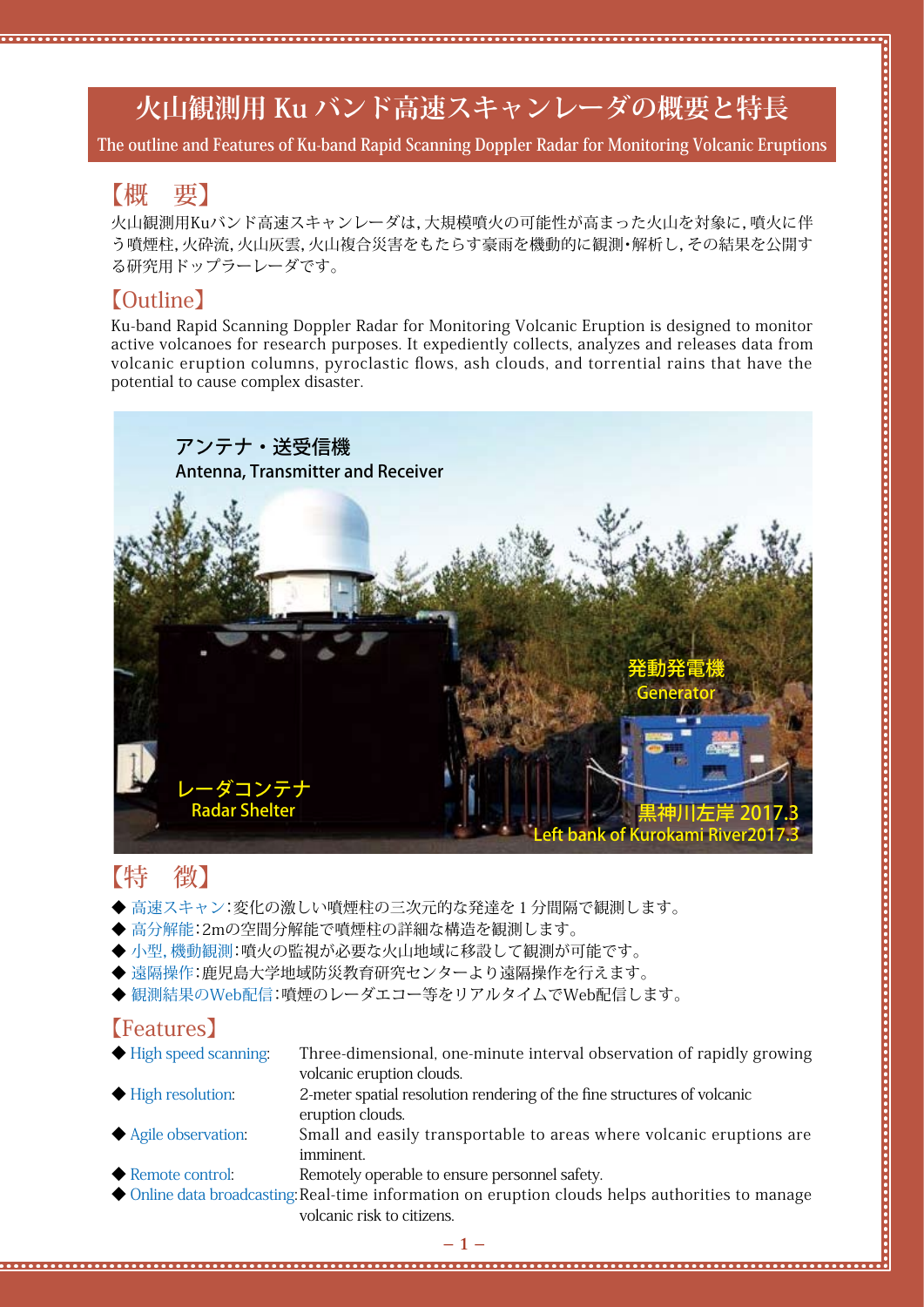# **観測対象と観測場所**

#### **Phenomena Associated with Volcanic Eruptions**



#### 【観測対象】

主な観測対象は次のようなものです。

- ① 火山ガスとともに吹き上げられる大量の軽石や火山灰で 作られる噴煙柱
- ② 火山活動に直接由来する火山砕屑物と火山ガスや空気か らなる火砕流
- ③ 火山の噴火に際して放出されるときに形成される火山弾
- ④ 火山の噴火時にできる火山灰雲
- ⑤ 降下火砕物
- ⑥ 雨天時に火山灰と雨が混合した灰雨

#### 【Targets】

- ① Eruption
- ② Pyroclasm
- ③ Volcanic bombs
- ④ Volcanic ash clouds
- ⑤ Pyroclastic fall deposit
- ⑥ Mixtures of volcanic ash and rain water



### 【観測場所】

Ku-RADは可搬型という特徴を活か し,九州地方の7つの火山(左図の▲) を観測対象としています。

#### 【Target volcanoes】

The transportable Ku-RAD can be operated at seven volcanoes located in Kyushu  ${\sf (marked \triangle)}$ .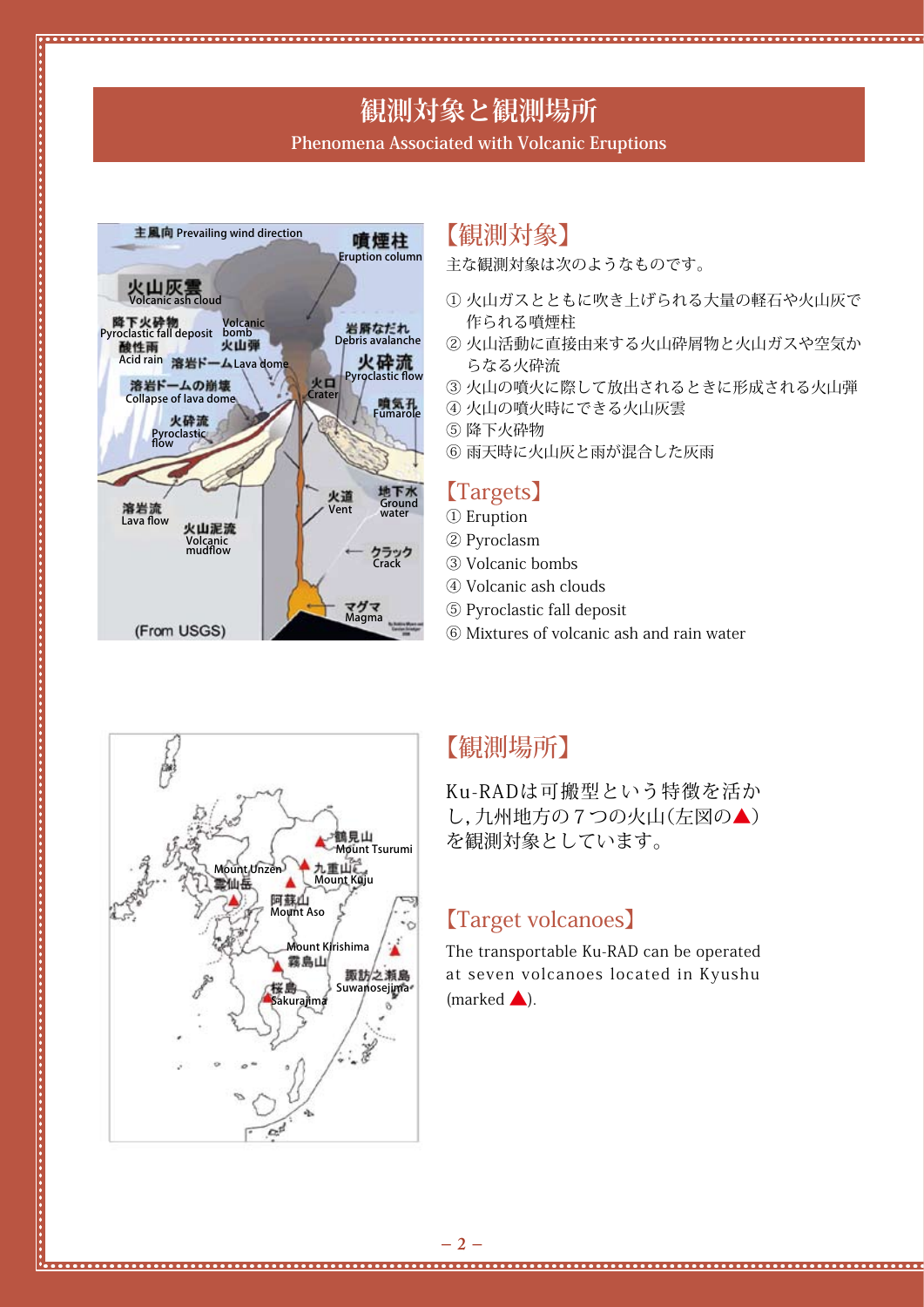# **レーダの構成図と主な仕様**

**Radar Configuration and Specifications**

## 【構成図 Configuration】

. . . . . . . . . .



# 【主な仕様 Specifications】

|                 | タイプ Type                    | ルネベルグ Luneburg              | 送信機<br>Transmitter        | 周波数 Frequency        | 15.75GHz                                  |
|-----------------|-----------------------------|-----------------------------|---------------------------|----------------------|-------------------------------------------|
|                 | 直径 Diameter                 | 45cm                        |                           | 出力 Output            | 40dBm(max)                                |
|                 | ビーム幅<br>Beam width          | (AZ/EL)<br>$3^\circ$        |                           | 変調 Modulation        | FMチャープ                                    |
|                 | 利得 Gain                     | 36dB                        |                           | バンド幅 Bandwidth       | 80MHz(max)                                |
| アンテナ<br>Antenna | 偏波 Polarization             | 単偏波 Single Polarization     |                           | duty                 | 0-100%                                    |
|                 | 回転速度<br>Revolution          | 20-40rpm                    | 受信機<br>Receiver           | <b>MDR</b>           | 3dBZ@4km                                  |
|                 | Scan範囲<br>Scan range        | $, EL: 90^\circ$<br>AZ:360° |                           | 雑音指数<br>Noise figure | 3dB(min)                                  |
|                 | <b>Scanモード</b><br>Scan mode | Spiral, PPI <sup>1</sup>    | 信号処理<br>Sidnal processing | レンジゲート<br>Range gate | 8192                                      |
|                 |                             | FIX <sup>2</sup>            |                           | 出力 Output            | Zh <sup>3)</sup> , $V^{4}$ , $\sigma^{5}$ |

1) PPI: Plan Position Indicator , 2) FIX: Positioning , 3) Zh: Reflectivity

4) V: Doppler velocity, 5)  $\sigma$ : Spectrum width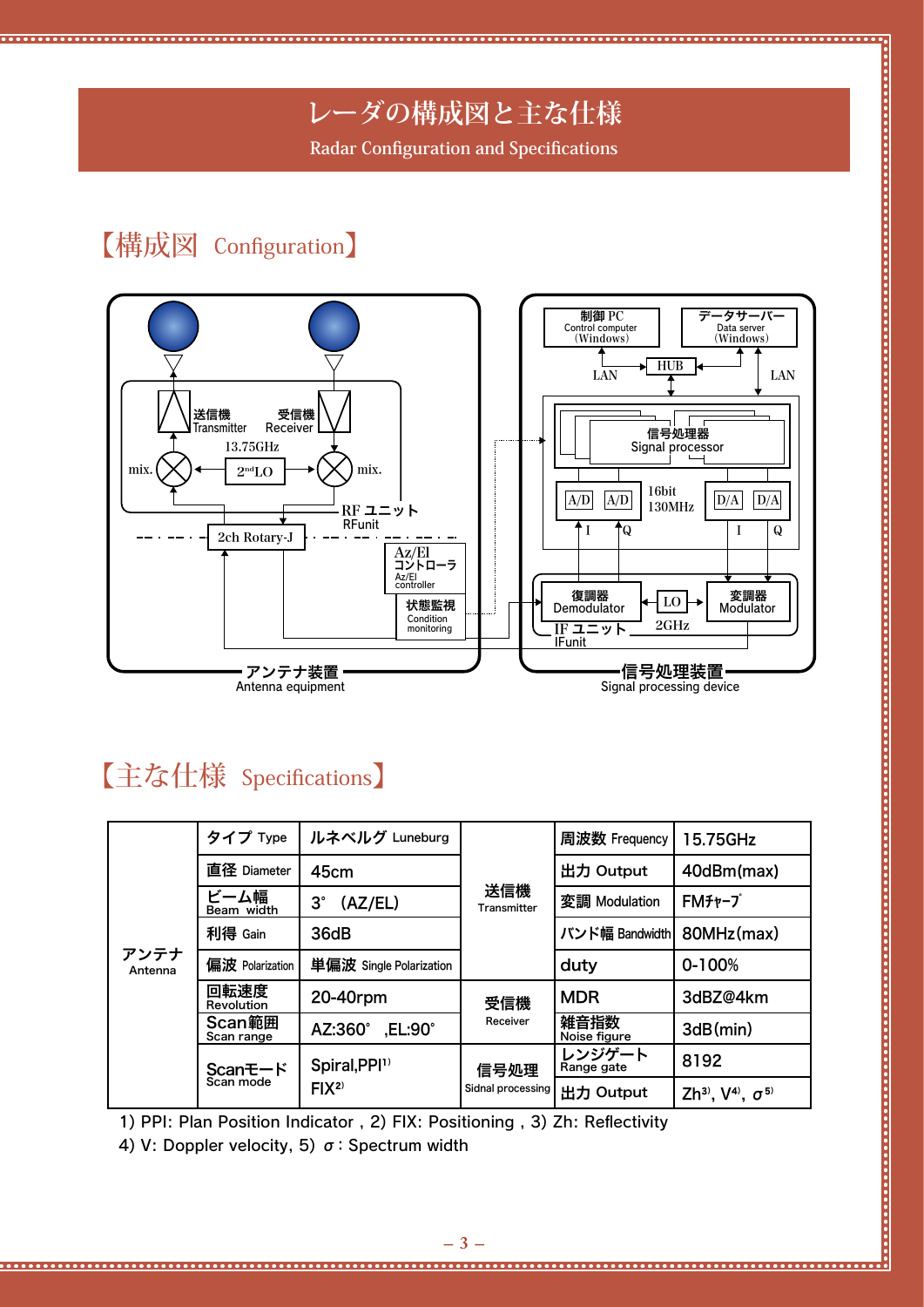## **レーダの各種機器 Radar Components**

# 【アンテナおよび送受信機 Antenna, transmitter and receiver】





アンテナにはルネベルグレンズが使われ ています。ルネベルグレンズは比誘電率 が少しずつ異なる層を重ねた球状のレン ズで,入射した電波を焦点に集めること が可能です。

relative permittivity and focuses incident The antenna are equipped with Luneburg lenses. The spherical lenses are formed by layers, each of which is slightly different in waves to a focal point.

# 【レーダコンテナ内の機器 Apparatuses in radar container】







レーダコンテナにはレーダ制御装置,画像作成用PC,監視カメラ(4K),監 視カメラ用PCが設置されており,レーダから得られたデータを元に1分毎 に画像を作成し,そのデータを鹿児島大学に送信します。また,監視カメラ の画像を鹿児島大学へ送信します。これにより,噴火時でも現地に居るこ となく安全に噴煙の観測をおこなうことができます。

The radar container houses a radar control system, a computer for image transfer, 4K surveillance cameras, and a computer for the surveillance cameras. Images are generated every minute from radar measurements and are transferred to Kagoshima University together with the data. Images captured by the surveillance cameras are also sent to Kagoshima University so that eruption columns can be seen.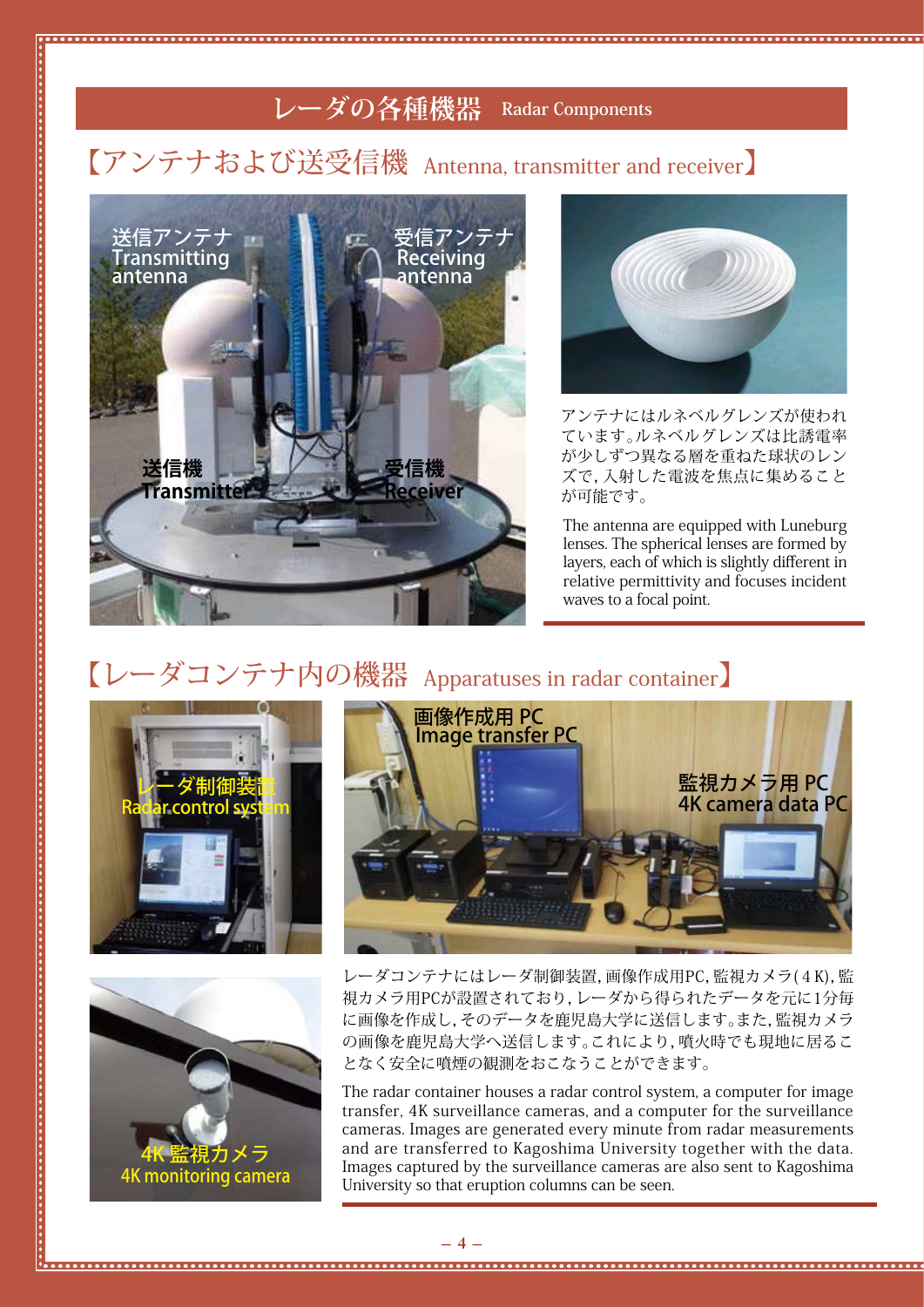### **レーダ観測画像の表示 Display of radar generated images**

レーダパラメータ(反射因子、ドップラー速度、スペクトル幅)の情報をPPI表示,VCS表示する ことができます。これらの情報を4画面上に表示することができます。

Information on radar parameters (reflectivity, Doppler velocity and spectral width) is displayed as PPI and VCS. The data can be displayed in a single or multiple PC windows.



. . . . . . . . . . .



<u>.................</u>,

PPI 表示 PPI Display





4 画面表示 4 Window Display